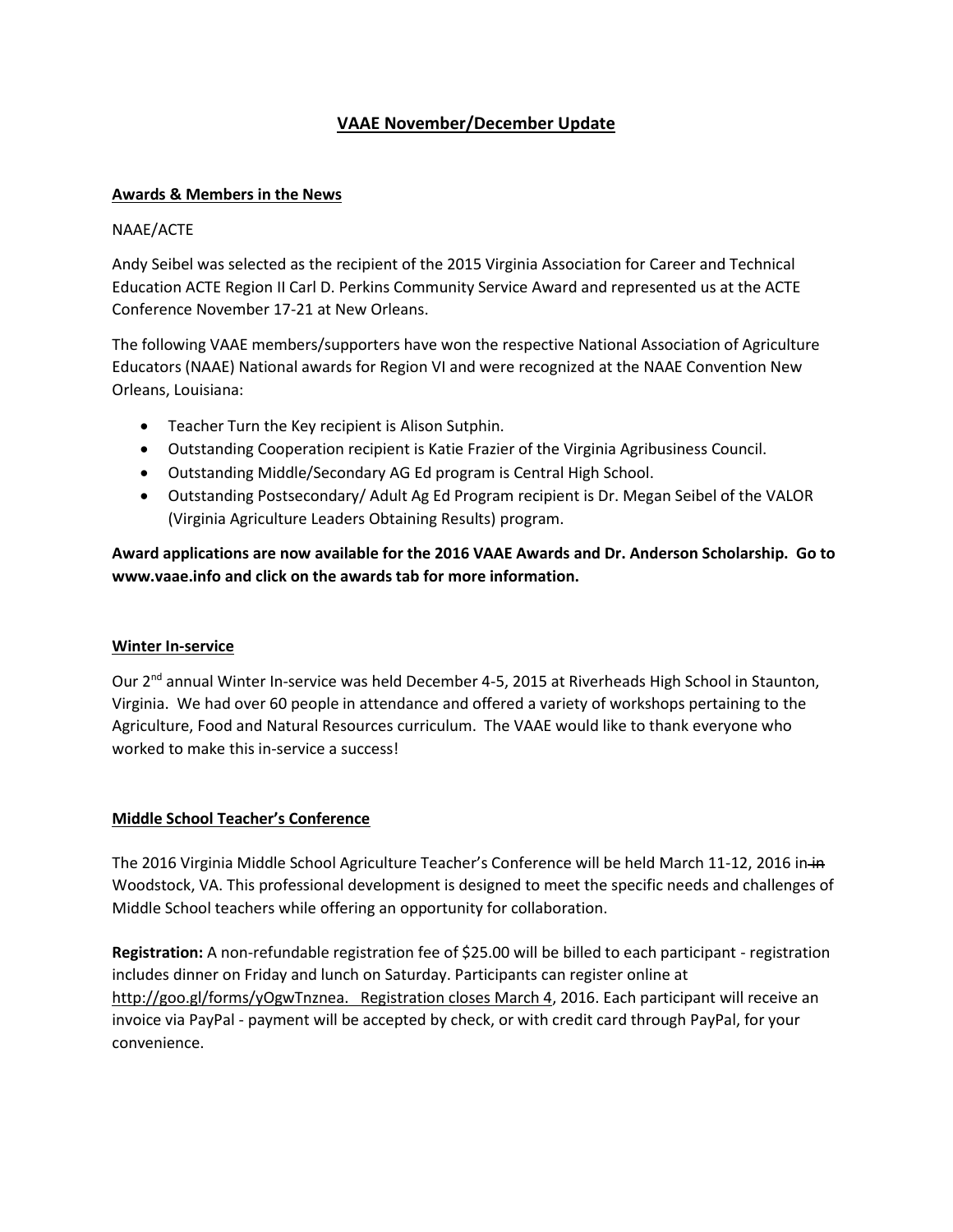**Tentative/working schedule:** The following is a working schedule for the conference.

Friday (at Holiday Inn, Woodstock) WORKSHOP DAY 11:30 - Registration 12:00 - Welcome and Housekeeping 12:15 - 1:15 Dan Swafford - Drones in Agriculture 1:30 - 2:30 Lesson Plan Share Time Please bring lesson ideas, shop projects, or FFA meeting ideas to share!! 2:45 - 3:15 Virginia FFA Update 3:15 - Transition to PMMS Ag. Department 3:30 - 4:15 - Food and Fiber CDE Update with Jimmy Hisghman 4:15 - 4:30 - Break 4:30 - 5:30 - Proposed Changes to Ag Mechanics CDE 5:30 - 6:30 Dinner 6:30 - 8:30 – Ag. Mechanics Hands-On

Saturday GOOGLE DAY Schedule to be determined.

**Lodging:** Hotel reservations can be made at the Holiday Inn Express in Woodstock, Virginia under the "Virginia Middle School Agriculture Teachers Conference" Block. You may contact the hotel at [540-459-](tel:540-459-5000) [5000](tel:540-459-5000) or reserve online a[t www.hiexpress.com/woodstockva](http://www.hiexpress.com/woodstockva) and use group code VMC. The rate is \$89 plus tax (\$98.17 total). **The hotel block closes February 11.** 

**Please note from Holiday Inn Express:** Cancellation policy without penalty: 4pm February 27, 2016 (Two weeks prior to arrival)–All reservations will be charged for the entire stay. If paying by school check: the check must be received by the hotel no later than February 27, 2016.

**Contact Information:** Please contact Derek Ritenour at [dbritenour@shenandoah.k12.va.us](mailto:dbritenour@shenandoah.k12.va.us) with any questions or concerns.

## **Curriculum Review Teams**

The following courses are under review and accepting applications. To take a look at the course and competencies currently utilized go to: http://www.cteresource.org/verso/categories/agriculture-foodand-natural-resources and select the course you wish to see. If you would be willing to serve on the teacher panel please apply at https://p1pe.doe.virginia.gov/cteaps - if you have any problems, call Ashley at 804-225-2052 or email at [Ashley.Brown@doe.virginia.gov.](mailto:Ashley.Brown@doe.virginia.gov) Additionally, if you have suggestions for industry panel participants, please contact Carly Woolfolk at Carly.Woolfolk@doe.virginia.gov.

Introduction to Plant Systems – 8007

o Teacher Panel: March 7 – 22, 2016 – Virtual